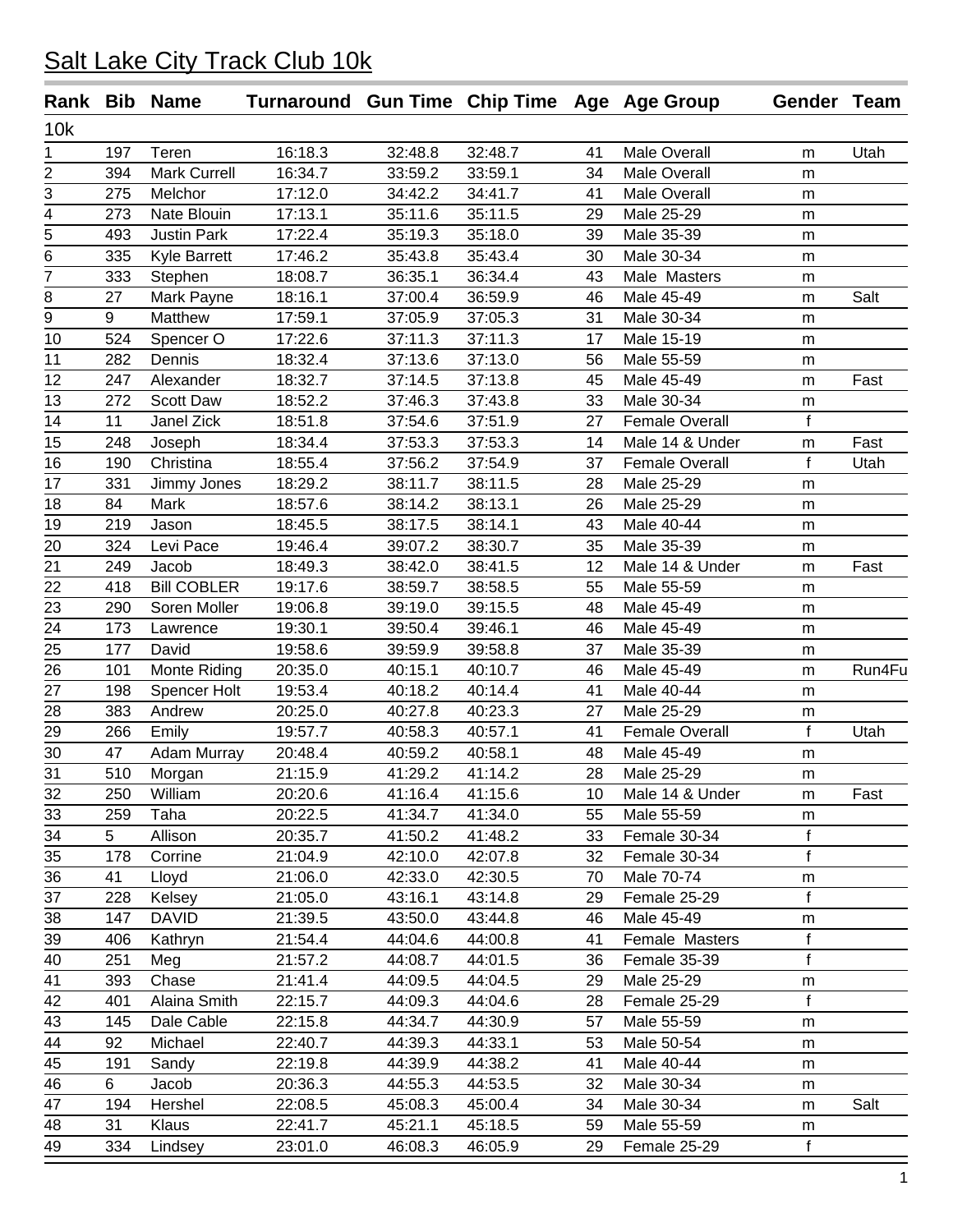|                 |                | Rank Bib Name          | Turnaround Gun Time Chip Time Age Age Group |         |         |    |                   | Gender Team      |        |
|-----------------|----------------|------------------------|---------------------------------------------|---------|---------|----|-------------------|------------------|--------|
| 50              | 56             | <b>Ryan Kelly</b>      | 22:07.6                                     | 46:12.3 | 46:10.3 | 42 | Male 40-44        | m                |        |
| 51              | 368            | Anne                   | 22:37.0                                     | 46:15.3 | 46:12.4 | 37 | Female 35-39      | f                |        |
| 52              | 279            | Eric Oler              | 22:39.8                                     | 46:22.1 | 46:19.1 | 40 | Male 40-44        | m                |        |
| 53              | 246            | Sean Good              | 23:17.8                                     | 46:35.8 | 46:19.9 | 32 | Male 30-34        | m                |        |
| 54              | 421            | Zach Talley            | 23:16.7                                     | 46:27.4 | 46:27.4 | 34 | Male 30-34        | m                |        |
| 55              | 400            | Reese                  | 23:20.2                                     | 46:31.0 | 46:27.4 | 14 | Wheelchair        | m                |        |
| 56              | 292            | Kara Shelley           | 23:10.8                                     | 46:35.7 | 46:31.4 | 40 | Female Masters    | f                | Run4Fu |
| 57              | 355            | MaryLyn                | 23:31.8                                     | 47:01.9 | 46:57.6 | 51 | Female 50-54      | f                |        |
| 58              | 512            | Lydia Furrow           | 23:25.0                                     | 47:07.1 | 47:04.2 | 24 | Female 20-24      | $\mathsf f$      |        |
| 59              | 463            | <b>Jeff Straley</b>    | 23:26.1                                     | 47:09.7 | 47:06.4 | 56 | Male 55-59        | m                |        |
| 60              | 294            | Cameron                | 24:32.7                                     | 47:50.2 | 47:08.0 | 43 | Male 40-44        | m                |        |
| 61              | 293            | <b>Clark Moser</b>     | 24:05.0                                     | 47:29.3 | 47:14.1 | 30 | Male 30-34        | m                |        |
| 62              | 161            | Gemma                  | 23:11.6                                     | 47:26.2 | 47:21.1 | 37 | Female 35-39      | f                |        |
| 63              | 69             | Karina                 | 23:57.3                                     | 47:26.0 | 47:21.3 | 29 | Female 25-29      | $\mathsf{f}$     | Salt   |
| 64              | 387            | <b>Brian Botts</b>     | 23:04.1                                     | 47:25.1 | 47:22.4 | 35 | Male 35-39        | m                |        |
| 65              | 201            | <b>Chris Kleine</b>    | 24:10.2                                     | 47:38.9 | 47:22.8 | 49 | Male 45-49        | m                |        |
| 66              | 140            | Lorena Bush            | 23:37.8                                     | 47:32.3 | 47:25.1 | 40 | Female 40-44      | $\mathsf{f}$     | Run4Fu |
| $\overline{67}$ | 285            | Jenny Falk             | 24:11.7                                     | 47:32.8 | 47:27.0 | 30 | Female 30-34      | $\overline{f}$   |        |
| 68              | $\overline{4}$ | Felipe                 | 24:39.6                                     | 48:05.5 | 47:40.1 | 38 | Male 35-39        | m                |        |
| 69              | 517            | Ardyn Ford             | 23:55.8                                     | 47:52.5 | 47:45.0 | 20 | Female 20-24      | f                |        |
| 70              | 378            | Ray                    | 24:09.3                                     | 48:29.0 | 48:25.5 | 68 | Male 65-69        | m                |        |
| 71              | 349            | Aaron Filby            | 24:55.8                                     | 49:22.3 | 48:36.7 | 27 | Male 25-29        | m                |        |
| 72              | 115            | Anita Stika            | 23:49.2                                     | 48:53.1 | 48:51.4 | 56 | Female 55-59      | f                | Run4Fu |
| 73              | 382            | Mel Lemon              | 24:30.0                                     | 49:11.2 | 49:07.0 | 59 | Male 55-59        | m                |        |
| 74              | 420            | Angelica               | 24:45.5                                     | 49:26.0 | 49:10.8 | 34 | Female 30-34      | f                |        |
| 75              | 381            | Norlando               | 24:49.6                                     | 49:33.0 | 49:15.2 | 57 | Male 55-59        | m                |        |
| 76              | 34             | Alan Romney            | 24:46.7                                     | 49:46.9 | 49:26.0 | 32 | Male 30-34        | m                | Salt   |
| 77              | 130            | Sue Pope               | 25:02.6                                     | 49:41.3 | 49:26.0 | 57 | Female 55-59      | f                |        |
| 78              | 380            | Erin Allen             | 24:44.4                                     | 49:42.3 | 49:29.0 | 14 | Female 14 & Under | f                |        |
| 79              | 300            | <b>Patrick Hall</b>    | 24:47.9                                     | 49:50.0 | 49:30.7 | 36 | Male 35-39        | m                |        |
| 80              | 322            | Aaron Spilker          | 25:18.6                                     | 49:50.8 | 49:31.2 | 55 | Male 55-59        | m                |        |
| 81              | 237            | Michael                | 25:05.6                                     | 50:17.3 | 49:32.3 | 29 | Male 25-29        | m                |        |
| 82              | 38             | Amy Hoyt               | 25:09.7                                     | 49:47.8 | 49:33.9 | 47 | Female 45-49      | Ť                |        |
| 83              | 265            | Kyle Jenks             | 24:22.4                                     | 49:48.2 | 49:35.0 | 29 | Male 25-29        | m                |        |
| 84              | 404            | Laura                  | 25:08.4                                     | 50:09.5 | 49:50.2 | 37 | Female 35-39      | f                |        |
| 85              | 438            | Cade Grace             | 25:00.5                                     | 50:05.0 | 49:55.4 | 24 | Male 20-24        |                  |        |
|                 | 199            | Donald Hinks           | 25:43.2                                     | 50:17.6 | 49:59.3 | 50 | Male 50-54        | m                |        |
| 86<br>87        | 440            | Jacob Jones            | 25:00.9                                     | 50:11.0 | 50:01.1 | 24 | Male 20-24        | m                |        |
|                 |                |                        | 25:02.3                                     |         | 50:05.3 |    | Female 40-44      | m<br>$\mathsf f$ |        |
| 88              | 498            | Kristyn<br>Nina Keehan |                                             | 50:18.7 |         | 40 |                   | $\mathsf f$      |        |
| 89              | 511            |                        | 25:01.3                                     | 50:25.2 | 50:09.8 | 27 | Female 25-29      | $\mathsf f$      |        |
| 90              | 262            | Heidi Bagley           | 26:34.6                                     | 51:09.6 | 50:15.0 | 31 | Female 30-34      |                  |        |
| 91              | 312            | Demetrio               | 25:00.1                                     | 50:30.6 | 50:16.1 | 64 | Male 60-64        | m                |        |
| 92              | 257            | Todd                   | 26:44.7                                     | 51:04.1 | 50:16.5 | 49 | Male 45-49        | m                |        |
| 93              | 49             | Mike                   | 25:58.7                                     | 50:28.4 | 50:22.4 | 54 | Male 50-54        | m                | Run4Fu |
| 94              | 527            | Andrew                 | 25:35.9                                     | 50:50.9 | 50:29.2 | 30 | Male 30-34        | m                |        |
| 95              | 48             | Kerry Jones            | 25:20.1                                     | 50:36.5 | 50:31.3 | 40 | Female 40-44      | f                |        |
| 96              | 61             | Jennifer Hill          | 25:19.3                                     | 50:59.3 | 50:48.0 | 31 | Female 30-34      | $\mathsf f$      |        |
| 97              | 263            | Scott Bagley           | 27:03.2                                     | 51:47.5 | 50:51.9 | 36 | Male 35-39        | m                |        |
| 98              | 109            | Shena                  | 25:14.7                                     | 51:11.7 | 51:04.9 | 36 | Female 35-39      | f                |        |
| 99              | 70             | Reed                   | 25:44.7                                     | 51:20.8 | 51:06.4 | 28 | Male 25-29        | m                |        |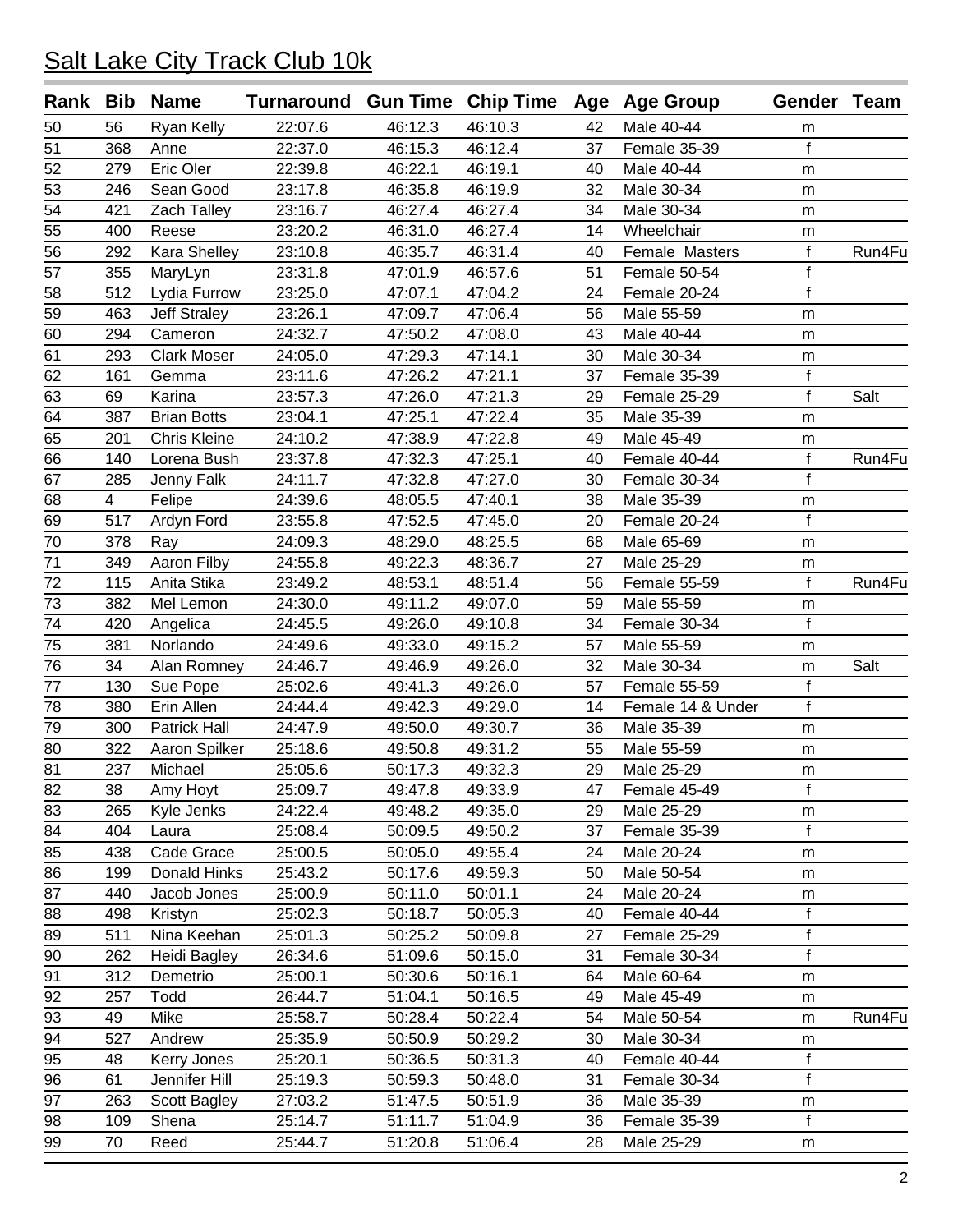|     |              | Rank Bib Name       | Turnaround Gun Time Chip Time Age Age Group |         |         |    |                   | Gender Team  |            |
|-----|--------------|---------------------|---------------------------------------------|---------|---------|----|-------------------|--------------|------------|
| 100 | 211          | Kyle                | 25:09.9                                     | 51:34.5 | 51:09.5 | 44 | Male 40-44        | m            |            |
| 101 | $\mathbf{1}$ | Duane               | 26:13.1                                     | 51:57.5 | 51:33.2 | 38 | Male 35-39        | m            |            |
| 102 | 87           | Ben J.              | 26:22.2                                     | 51:49.8 | 51:34.9 | 38 | Clydesdale        | m            |            |
| 103 | 461          | <b>MARIA</b>        | 25:36.8                                     | 51:51.1 | 51:42.3 | 42 | Female 40-44      | f            |            |
| 104 | 111          | David               | 25:50.5                                     | 51:57.7 | 51:53.5 | 43 | Clydesdale Master | m            | <b>TRC</b> |
| 105 | 80           | Meryl Call          | 26:43.8                                     | 52:26.9 | 52:01.2 | 31 | Female 30-34      | f            | Salt       |
| 106 | 402          | Bronwyn             | 25:41.6                                     | 52:12.7 | 52:05.4 | 46 | Female 45-49      | $\mathsf{f}$ |            |
| 107 | 62           | John Hill           | 25:52.7                                     | 52:34.9 | 52:24.8 | 30 | Male 30-34        | m            |            |
| 108 | 295          | Justin              | 26:10.3                                     | 52:34.9 | 52:27.5 | 40 | Male 40-44        | m            | Trails &   |
| 109 | 131          | Edyta               | 26:34.0                                     | 52:40.8 | 52:31.6 | 41 | Female 40-44      | f            | Run4Fu     |
| 110 | 74           | Jill Wilson         | 26:29.2                                     | 53:04.2 | 52:52.2 | 55 | Female 55-59      | f            |            |
| 111 | 165          | Sunshine            |                                             | 53:38.4 | 52:56.6 | 42 | Female 40-44      | f            | Team       |
| 112 | 144          | Chris               | 26:32.3                                     | 53:31.5 | 53:05.1 | 58 | Male 55-59        | m            |            |
| 113 | 67           | Chris Gulden        | 27:55.4                                     | 53:32.6 | 53:08.6 | 41 | Male 40-44        | m            |            |
| 114 | 243          | <b>Brent King</b>   | 27:26.1                                     | 53:35.8 | 53:19.8 | 47 | Clydesdale Master | m            | Run4Fu     |
| 115 | 235          | <b>Daniel Fritz</b> | 24:50.8                                     | 53:48.4 | 53:21.5 | 26 | Male 25-29        | m            |            |
| 116 | 77           | Jeremy              | 26:39.9                                     | 53:40.6 | 53:23.8 | 42 | Male 40-44        | m            | Run4Fu     |
| 117 | 347          | Johnny Le           | 25:45.7                                     | 53:54.6 | 53:38.1 | 25 | Male 25-29        | m            |            |
| 118 | 45           | Lauren              | 26:34.7                                     | 53:57.6 | 53:46.2 | 28 | Female 25-29      | f            | Salt       |
| 119 | 357          | <b>Beth</b>         | 27:23.8                                     | 54:16.3 | 53:50.9 | 47 | Female 45-49      | f            |            |
| 120 | 223          | <b>Bram Gustin</b>  | 26:08.2                                     | 53:56.9 | 53:56.1 | 13 | Male 14 & Under   | m            | <b>TRC</b> |
| 121 | 321          | Ferrin Nash         | 27:29.7                                     | 54:38.5 | 54:15.9 | 34 | Female 30-34      | $\mathbf f$  |            |
| 122 | 51           | Luke                | 27:31.0                                     | 55:13.8 | 54:25.9 | 38 | Male 35-39        | m            |            |
| 123 | 345          | Chad                | 28:02.2                                     | 55:00.3 | 54:40.3 | 31 | Male 30-34        | m            |            |
| 124 | 227          | Katie Potter        | 26:53.7                                     | 55:08.3 | 55:01.6 | 36 | Female 35-39      | f            | <b>TRC</b> |
| 125 | 36           | Edward              | 28:25.3                                     | 55:27.7 | 55:04.4 | 48 | Male 45-49        | m            |            |
| 126 | 267          | Polly Harris        | 28:09.0                                     | 55:26.9 | 55:12.9 | 52 | Female 50-54      | $\mathsf f$  |            |
| 127 | 497          | Lisa Kelly          | 29:14.4                                     | 56:38.8 | 55:16.6 | 41 | Female 40-44      | f            |            |
| 128 | 509          | Maryann             | 27:59.7                                     | 55:32.9 | 55:17.3 | 31 | Female 30-34      | $\mathsf{f}$ |            |
| 129 | 65           | Renee               | 26:56.7                                     | 55:23.6 | 55:19.0 | 50 | Female 50-54      | f            |            |
| 130 | 82           | Gary Ladle          | 27:03.0                                     | 55:28.9 | 55:25.7 | 72 | Male 70-74        | m            |            |
| 131 | 301          | Peter Frech         | 28:22.7                                     | 55:50.0 | 55:29.7 | 53 | Male 50-54        | m            |            |
| 132 | 329          | David Holt          | 28:00.6                                     | 56:13.5 | 55:46.7 | 60 | Male 60-64        | m            |            |
| 133 | 410          | Callie              | 27:32.1                                     | 56:01.4 | 55:59.3 | 33 | Female 30-34      | f            |            |
| 134 | 12           | Lisa Carlsen        | 27:59.9                                     | 56:34.4 | 55:59.5 | 39 | Athena            | $\mathbf{f}$ |            |
| 135 | 24           | Theo Evans          | 28:04.5                                     | 56:24.4 | 56:05.6 | 13 | Male 14 & Under   | m            |            |
| 136 | 386          | Richard             | 28:09.0                                     | 56:18.6 | 56:05.7 | 63 | Male 60-64        | m            |            |
| 137 | 371          | Carlos              | 27:14.6                                     | 56:28.4 | 56:15.4 | 31 | Male 30-34        | m            | Team       |
| 138 | 268          | <b>Brandon</b>      | 27:39.0                                     | 56:33.0 | 56:18.1 | 46 | Clydesdale Master | m            |            |
| 139 | 122          | Frances             | 27:40.0                                     | 56:34.1 | 56:21.5 | 57 | Female 55-59      | f            | <b>TRC</b> |
| 140 | 112          | Phil Krippner       | 28:35.7                                     | 56:37.6 | 56:24.8 | 55 | Male 55-59        | m            | <b>TRC</b> |
| 141 | 376          | Missy Bird          | 28:08.4                                     | 56:56.6 | 56:33.9 | 32 | Female 30-34      | f            |            |
| 142 | 229          | Hilari Jones        | 28:40.3                                     | 56:58.7 | 56:42.2 | 47 | Female 45-49      | f            |            |
| 143 | 373          | Corinne             | 27:58.5                                     | 56:48.9 | 56:42.6 | 60 | Female 60-64      | f            |            |
| 144 | 379          | Kelly Allen         | 28:07.6                                     | 57:06.0 | 56:51.6 | 43 | Female 40-44      | $\mathsf{f}$ |            |
| 145 | 132          | Sara                | 28:45.6                                     | 57:07.4 | 56:54.8 | 39 | Female 35-39      | f            |            |
| 146 | 327          | James               | 28:21.5                                     | 57:13.7 | 56:56.2 | 36 | Male 35-39        | m            |            |
| 147 | 117          | Heather             | 29:01.8                                     | 57:17.1 | 56:59.9 | 43 | Female 40-44      | f            |            |
| 148 | 352          | Gary                | 30:26.6                                     | 58:33.2 | 57:00.3 | 59 | Clydesdale Master |              |            |
| 149 | 213          |                     | 28:37.3                                     | 57:38.6 | 57:06.1 | 56 | Male 55-59        | m            |            |
|     |              | Roger               |                                             |         |         |    |                   | m            |            |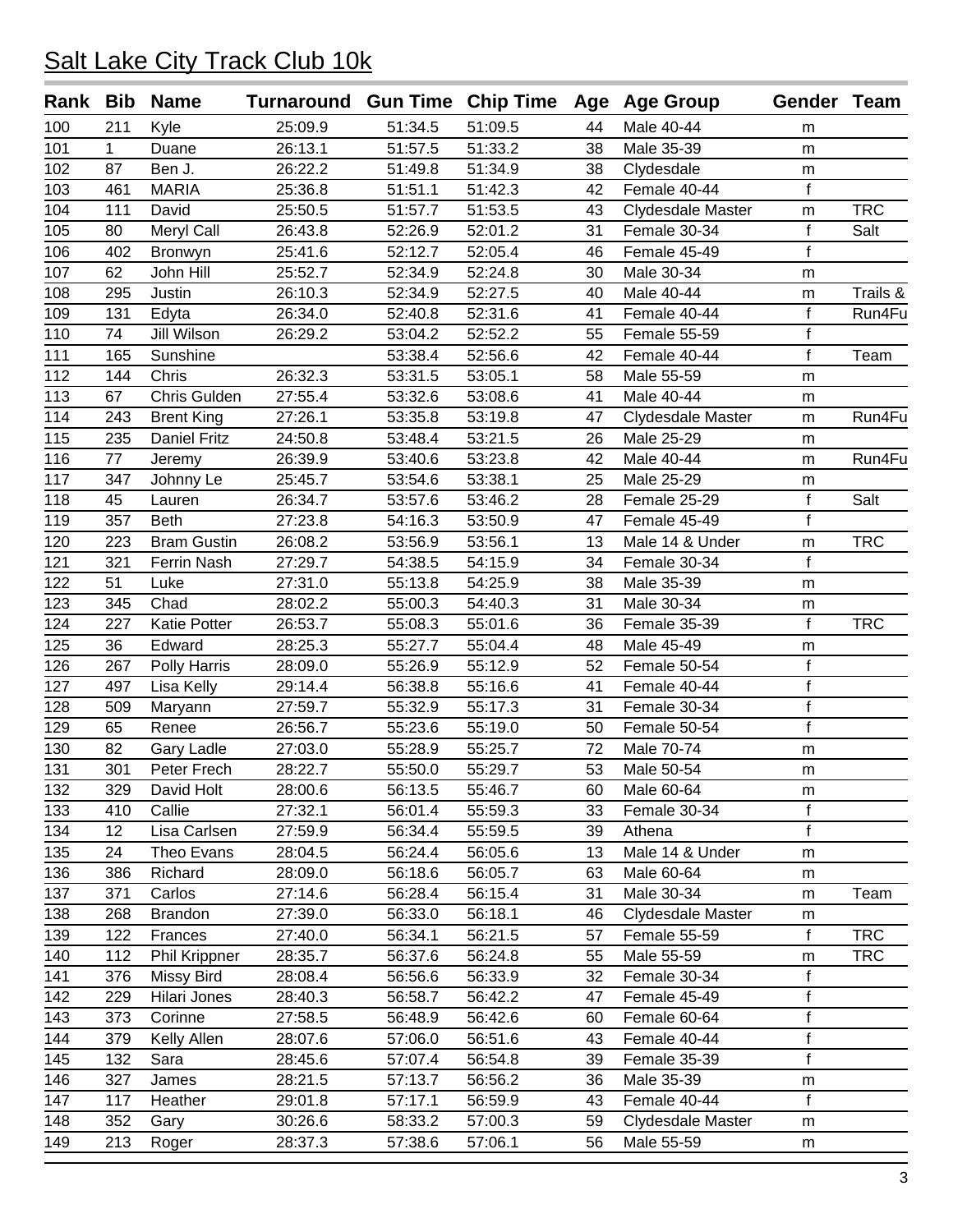| Rank | Bib            | <b>Name</b>          | Turnaround Gun Time Chip Time Age Age Group |                        |           |    |                   | Gender Team  |            |
|------|----------------|----------------------|---------------------------------------------|------------------------|-----------|----|-------------------|--------------|------------|
| 150  | 291            | Van Reese            | 29:24.7                                     | 57:35.2                | 57:11.4   | 57 | Male 55-59        | m            |            |
| 151  | 343            | Kari Murray          | 29:19.4                                     | 57:41.4                | 57:15.8   | 46 | Female 45-49      | f            |            |
| 152  | 73             | <b>Bruce Kanirie</b> | 26:45.9                                     | 57:35.2                | 57:29.2   | 45 | Clydesdale Master | m            |            |
| 153  | 255            | Crystal              | 28:55.9                                     | 57:37.6                | 57:31.8   | 39 | Female 35-39      | f            |            |
| 154  | 14             | Earl Dyer            | 28:27.1                                     | 57:57.2                | 57:36.5   | 38 | Clydesdale        | m            |            |
| 155  | 83             | <b>Brad Squire</b>   |                                             | 57:52.9                | 57:40.5   | 63 | Male 60-64        | m            | Run4Fu     |
| 156  | 417            | <b>Breanna</b>       | 29:44.7                                     | 58:00.8                | 57:43.9   | 26 | Female 25-29      | f            |            |
| 157  | 214            | <b>Jed Patton</b>    | 29:58.8                                     | 58:18.9                | 57:44.8   | 39 | Male 35-39        | m            |            |
| 158  | 367            | Corey                | 31:04.6                                     | 58:25.7                | 57:49.5   | 50 | Male 50-54        | m            |            |
| 159  | $\overline{7}$ | <b>Eric Goeller</b>  | 28:11.0                                     | 58:14.3                | 58:09.1   | 46 | Male 45-49        | m            |            |
| 160  | 28             | Karon Rowe           | 29:17.9                                     | 58:22.5                | 58:13.8   | 35 | Female 35-39      | $\mathsf f$  |            |
| 161  | 71             | Kimberly             | 29:32.3                                     | 58:54.2                | 58:18.3   | 34 | Female 30-34      | f            |            |
| 162  | 95             | Anna                 | 28:52.7                                     | 58:41.1                | 58:23.0   | 44 | Female 40-44      | f            | Team       |
| 163  | 75             | Kristy Ashby         | 28:29.5                                     | 58:38.0                | 58:29.0   | 41 | Female 40-44      | $\mathsf{f}$ |            |
| 164  | 495            | Adam                 | 29:41.1                                     | 59:02.0                | 58:34.6   | 52 | Male 50-54        | ${\sf m}$    |            |
| 165  | 93             | Michael              | 28:39.6                                     | 59:01.7                | 58:37.1   | 52 | Male 50-54        | m            | <b>TRC</b> |
| 166  | 96             | Elizabeth            | 28:12.5                                     | 58:46.3                | 58:42.7   | 38 | Female 35-39      | f            | Team       |
| 167  | 23             | Anne Evans           | 28:58.8                                     | 59:08.4                | 58:49.9   | 45 | Female 45-49      | f            |            |
| 168  | 185            | Michael              | 30:01.4                                     | 59:27.2                | 59:08.4   | 45 | Male 45-49        | m            |            |
| 169  | 494            | <b>Tracy Chorn</b>   | 30:22.1                                     | 59:38.6                | 59:11.8   | 54 | Female 50-54      | f            | Runaga     |
| 170  | 390            | Frances              | 28:25.6                                     | 59:15.2                | 59:13.1   | 37 | Female 35-39      | f            |            |
| 171  | 16             | Liz Jensen           | 29:45.1                                     | 59:52.2                | 59:21.5   | 55 | Female 55-59      | f            |            |
| 172  | 315            | Josh Moffitt         | 29:36.6                                     | 1:00:02.0              | 59:33.8   | 34 | Male 30-34        | m            | Run4Fu     |
| 173  | 302            | Graeme Cox           | 30:05.6                                     | 59:57.6                | 59:40.2   | 46 | Male 45-49        | m            |            |
| 174  | 303            | <b>Rufus Cox</b>     | 30:04.9                                     | 59:57.8                | 59:40.3   | 11 | Male 14 & Under   | m            |            |
| 175  | 98             | <b>Robert Lewis</b>  | 31:17.4                                     | 1:00:36.5              | 59:49.9   | 22 | Male 20-24        | m            |            |
| 176  | 332            | <b>Tina Willson</b>  | 28:32.8                                     | 1:00:03.2              | 59:56.0   | 39 | Female 35-39      | $\mathsf f$  |            |
| 177  | 296            | Constance            | 30:11.7                                     | 1:00:14.0              | 59:59.7   | 58 | Female 55-59      | f            | Run4Fu     |
| 178  | 342            | Alexandra            | 29:38.7                                     | 1:00:34.5              | 1:00:11.8 | 33 | Female 30-34      | f            |            |
| 179  | 310            | <b>Jill Hartey</b>   | 29:39.8                                     | 1:00:34.2              | 1:00:15.9 | 49 | Female 45-49      | f            |            |
| 180  | 118            | Victor               | 29:55.7                                     | 1:00:26.6              | 1:00:20.9 | 43 | Male 40-44        | m            |            |
| 181  | 415            | Danny                | 29:56.7                                     | 1:00:37.3              | 1:00:25.3 | 54 | Male 50-54        | m            | Paloma'    |
| 182  | 137            | Elijah Wood          | 29:21.6                                     | 1:01:07.3              | 1:00:28.3 | 41 | Clydesdale Master | m            | Run4Fu     |
| 183  | 369            | Patrick              | 29:45.8                                     | 1:01:12.9              | 1:00:38.2 | 35 | Male 35-39        | m            |            |
| 184  | 405            | Rochelle             | 30:01.8                                     | 1:01:00.3              | 1:00:45.0 | 43 | Female 40-44      | $\mathsf f$  |            |
| 185  | 388            | Mark                 | 28:41.4                                     | 1:01:37.2              | 1:00:45.3 | 58 | Male 55-59        | m            |            |
| 186  | 203            | Eric Moon            | 30:42.0                                     | 1:01:36.8              | 1:00:59.0 | 39 | Male 35-39        | m            | Run4Fu     |
| 187  | 459            | Suzanne              | 29:35.4                                     | 1:01:07.9              | 1:01:00.4 | 48 | Female 45-49      | f            |            |
| 188  | 81             | Wade Miller          | 30:12.0                                     | 1:01:44.8              | 1:01:15.1 | 53 | Male 50-54        | m            |            |
| 189  | 239            | Karla                | 30:37.7                                     | 1:02:38.9              | 1:01:32.8 | 50 | Female 50-54      | f            |            |
| 190  | 240            | Macie Gustin         | 29:58.6                                     | 1:02:07.3              | 1:02:00.9 | 10 | Female 14 & Under | f            | <b>TRC</b> |
| 191  | 313            | Jennifer Luft        | 31:33.8                                     | 1:03:00.2              | 1:02:08.0 | 50 | Female 50-54      | f            |            |
| 192  | 174            | Micaela              | 31:01.6                                     | 1:02:33.8              | 1:02:13.9 | 44 | Female 40-44      | f            |            |
| 193  | 89             | Justin Lucast        | 31:02.8                                     | 1:03:08.2              | 1:02:24.6 | 38 | Male 35-39        | m            |            |
| 194  |                |                      |                                             |                        |           | 15 | Female 15-19      | f            |            |
| 195  | 186            | <b>Lily Stanley</b>  | 29:56.4<br>31:12.0                          | 1:02:41.0<br>1:03:03.0 | 1:02:35.6 |    | Female 55-59      | f            |            |
|      | 492            | Jean                 |                                             |                        | 1:02:38.3 | 57 |                   |              |            |
| 196  | 491            | Julie                | 31:11.9                                     | 1:03:02.7              | 1:02:38.6 | 58 | Female 55-59      | f<br>f       |            |
| 197  | 350            | Dayna Meier          | 32:21.8                                     | 1:03:25.5              | 1:02:42.8 | 49 | Female 45-49      |              |            |
| 198  | 351            | Wade Meier           | 32:22.5                                     | 1:03:26.1              | 1:02:43.0 | 51 | Male 50-54        | m            |            |
| 199  | 129            | <b>Chat Ficklin</b>  | 33:02.3                                     | 1:03:35.0              | 1:02:43.3 | 55 | Female 55-59      | f            | Run4Fu     |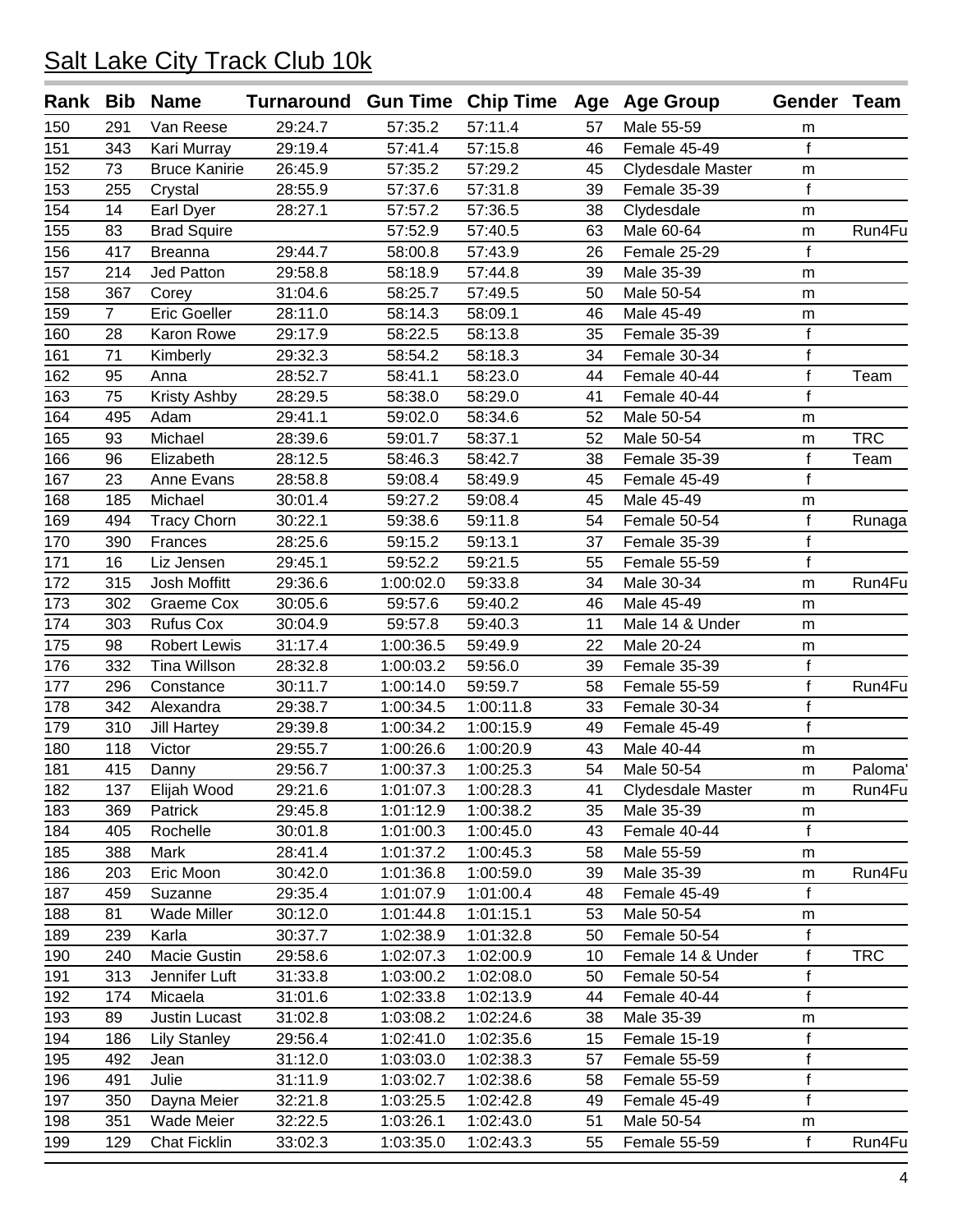| Rank Bib |     | <b>Name</b>         | Turnaround Gun Time Chip Time Age Age Group |           |           |    |                   | Gender Team  |            |
|----------|-----|---------------------|---------------------------------------------|-----------|-----------|----|-------------------|--------------|------------|
| 200      | 222 | Rachel              | 30:47.4                                     | 1:02:53.3 | 1:02:47.1 | 40 | Female 40-44      | f            | <b>TRC</b> |
| 201      | 21  | Marlin              | 31:23.5                                     | 1:03:04.0 | 1:02:50.0 | 70 | Male 70-74        | ${\sf m}$    |            |
| 202      | 64  | Paula               | 31:30.3                                     | 1:03:06.6 | 1:02:50.1 | 68 | Female 65-69      | $\mathsf f$  |            |
| 203      | 319 | Jenna               | 32:27.7                                     | 1:03:37.5 | 1:02:52.4 | 53 | Female 50-54      | f            |            |
| 204      | 409 | Dale                | 30:16.0                                     | 1:03:07.8 | 1:02:55.4 | 60 | Male 60-64        | m            |            |
| 205      | 60  | Kristen             | 32:49.8                                     | 1:04:35.4 | 1:03:20.4 | 49 | Female 45-49      | f            |            |
| 206      | 215 | scott wilson        | 31:22.3                                     | 1:03:48.2 | 1:03:23.8 | 49 | Clydesdale Master | m            |            |
| 207      | 107 | Jennifer            | 32:48.9                                     | 1:04:05.7 | 1:03:30.2 | 39 | Female 35-39      | f            |            |
| 208      | 108 | Adam                | 32:49.1                                     | 1:04:07.8 | 1:03:32.6 | 38 | Male 35-39        | m            |            |
| 209      | 154 | Michael Sagg        | 30:25.2                                     | 1:03:49.1 | 1:03:37.8 | 41 | Clydesdale Master | m            |            |
| 210      | 271 | Matthew             | 31:32.2                                     | 1:04:18.7 | 1:03:39.7 | 43 | Male 40-44        | m            |            |
| 211      | 366 | Monnica             | 31:27.1                                     | 1:04:24.2 | 1:03:48.5 | 50 | Female 50-54      | f            |            |
| 212      | 22  | Richard             | 33:32.9                                     | 1:05:39.5 | 1:04:01.3 | 52 | Male 50-54        | m            |            |
| 213      | 375 | Julia Wilde         | 32:29.9                                     | 1:04:28.3 | 1:04:05.2 | 30 | Female 30-34      | $\mathsf f$  |            |
| 214      | 116 | Shonda              | 31:02.0                                     | 1:04:12.6 | 1:04:10.8 | 49 | Female 45-49      | f            | Run4Fu     |
| 215      | 314 | Kayden              | 29:36.4                                     | 1:04:49.3 | 1:04:20.8 | 10 | Male 14 & Under   | ${\sf m}$    | Run4Fu     |
| 216      | 172 | Ken                 | 32:50.6                                     | 1:04:48.9 | 1:04:22.6 | 55 | Male 55-59        | ${\sf m}$    |            |
| 217      | 206 | Jerry Jensen        | 30:54.5                                     | 1:04:57.0 | 1:04:33.9 | 50 | Male 50-54        | m            |            |
| 218      | 284 | Michael             | 31:03.6                                     | 1:04:48.5 | 1:04:34.1 | 46 | Male 45-49        | m            |            |
| 219      | 200 | Hollie Brown        | 31:32.6                                     | 1:04:55.2 | 1:04:38.2 | 46 | Female 45-49      | f            |            |
| 220      | 103 | Amber Green         | 32:11.4                                     | 1:05:07.0 | 1:04:46.2 | 34 | Female 30-34      | f            |            |
| 221      | 220 | Shannon             | 33:06.1                                     | 1:05:39.0 | 1:04:48.6 | 39 | Female 35-39      | f            |            |
| 222      | 377 | <b>Brenda</b>       | 30:35.7                                     | 1:05:05.6 | 1:04:58.6 | 35 | Female 35-39      | $\mathsf{f}$ |            |
| 223      | 515 | Anne Toronto        | 32:51.8                                     | 1:05:09.8 | 1:05:05.0 | 24 | Female 20-24      | f            |            |
| 224      | 525 | John Jones          | 31:20.0                                     | 1:05:30.9 | 1:05:14.3 | 50 | Male 50-54        | m            |            |
| 225      | 287 | Leslie Ayllon       | 31:50.9                                     | 1:06:53.9 | 1:05:49.7 | 40 | Female 40-44      | f            |            |
| 226      | 286 | Jose                | 31:50.6                                     | 1:06:53.8 | 1:05:49.9 | 49 | Male 45-49        | m            |            |
| 227      | 278 | Annette Oler        | 32:31.6                                     | 1:06:05.5 | 1:05:57.8 | 40 | Female 40-44      | $\mathsf f$  |            |
| 228      | 254 | <b>Mathis</b>       | 33:25.7                                     | 1:06:14.4 | 1:06:02.2 | 17 | Male 15-19        | m            |            |
| 229      | 328 | Mike                | 31:40.6                                     | 1:06:35.3 | 1:06:13.4 | 41 | Male 40-44        | m            |            |
| 230      | 10  | Michael             | 33:43.6                                     | 1:06:52.4 | 1:06:33.9 | 59 | Male 55-59        | m            |            |
| 231      | 423 | James               | 35:20.0                                     | 1:07:48.6 | 1:06:44.8 | 34 | Clydesdale        | m            | Run4Fu     |
| 232      | 207 | <b>DENISE</b>       | 33:41.2                                     | 1:07:24.2 | 1:07:01.2 | 47 | Female 45-49      | T.           |            |
| 233      | 46  | Janet               | 32:10.6                                     | 1:07:09.6 | 1:07:02.8 | 59 | Female 55-59      | f            | Trails &   |
| 234      | 241 | Glen Koga           | 33:57.4                                     | 1:07:43.2 | 1:07:11.8 | 71 | Male 70-74        | m            |            |
| 235      | 142 | Laura Bush          | 31:20.9                                     | 1:07:34.8 | 1:07:19.0 | 15 | Female 15-19      | f            | Run4Fu     |
| 236      | 52  | <b>Toni Conover</b> | 34:07.5                                     | 1:08:18.7 | 1:07:30.7 | 31 | Female 30-34      | f            |            |
| 237      | 136 | Susan               | 34:09.1                                     | 1:08:14.7 | 1:07:36.1 | 43 | Female 40-44      | f            | Run4Fu     |
| 238      | 68  | Amber               | 32:43.0                                     | 1:07:53.9 | 1:07:45.4 | 42 | Female 40-44      | f            | Run4Fu     |
| 239      | 143 | <b>Audrey Miner</b> | 34:23.7                                     | 1:08:29.9 | 1:08:02.8 | 43 | Athena Master     | f            |            |
| 240      | 416 | Caroline            | 34:31.6                                     | 1:08:18.3 | 1:08:06.7 | 20 | Female 20-24      | f            | Paloma'    |
| 241      | 102 | Phil Foard          | 32:51.7                                     | 1:08:38.3 | 1:08:08.0 | 68 | Male 65-69        | m            |            |
| 242      | 280 | Rocky               | 32:37.0                                     | 1:09:10.8 | 1:08:49.6 | 58 | Male 55-59        | m            |            |
| 243      | 337 | <b>Clint Couser</b> | 33:49.0                                     | 1:09:12.1 | 1:08:55.3 | 42 | Male 40-44        | m            |            |
| 244      | 196 | Wendy               | 32:54.9                                     | 1:09:21.9 | 1:08:57.2 | 55 | Athena Master     | f            |            |
| 245      | 94  | Lisa                | 32:55.0                                     | 1:09:26.8 | 1:09:01.8 | 51 | Female 50-54      | f            | <b>TRC</b> |
| 246      | 490 | Heather             | 35:28.0                                     | 1:09:47.2 | 1:09:04.0 | 37 | Female 35-39      | f            | <b>TRC</b> |
| 247      | 54  | Sabra Gubler        | 35:27.3                                     | 1:09:47.0 | 1:09:04.5 | 40 | Female 40-44      | $\mathsf f$  | <b>TRC</b> |
| 248      | 63  | Mercedes            | 33:26.4                                     | 1:09:14.0 | 1:09:05.4 | 48 | Female 45-49      | f            | Run4Fu     |
| 249      | 348 | Jennifer Filby      | 34:07.5                                     | 1:10:02.3 | 1:09:17.2 | 60 | Female 60-64      | f            |            |
|          |     |                     |                                             |           |           |    |                   |              |            |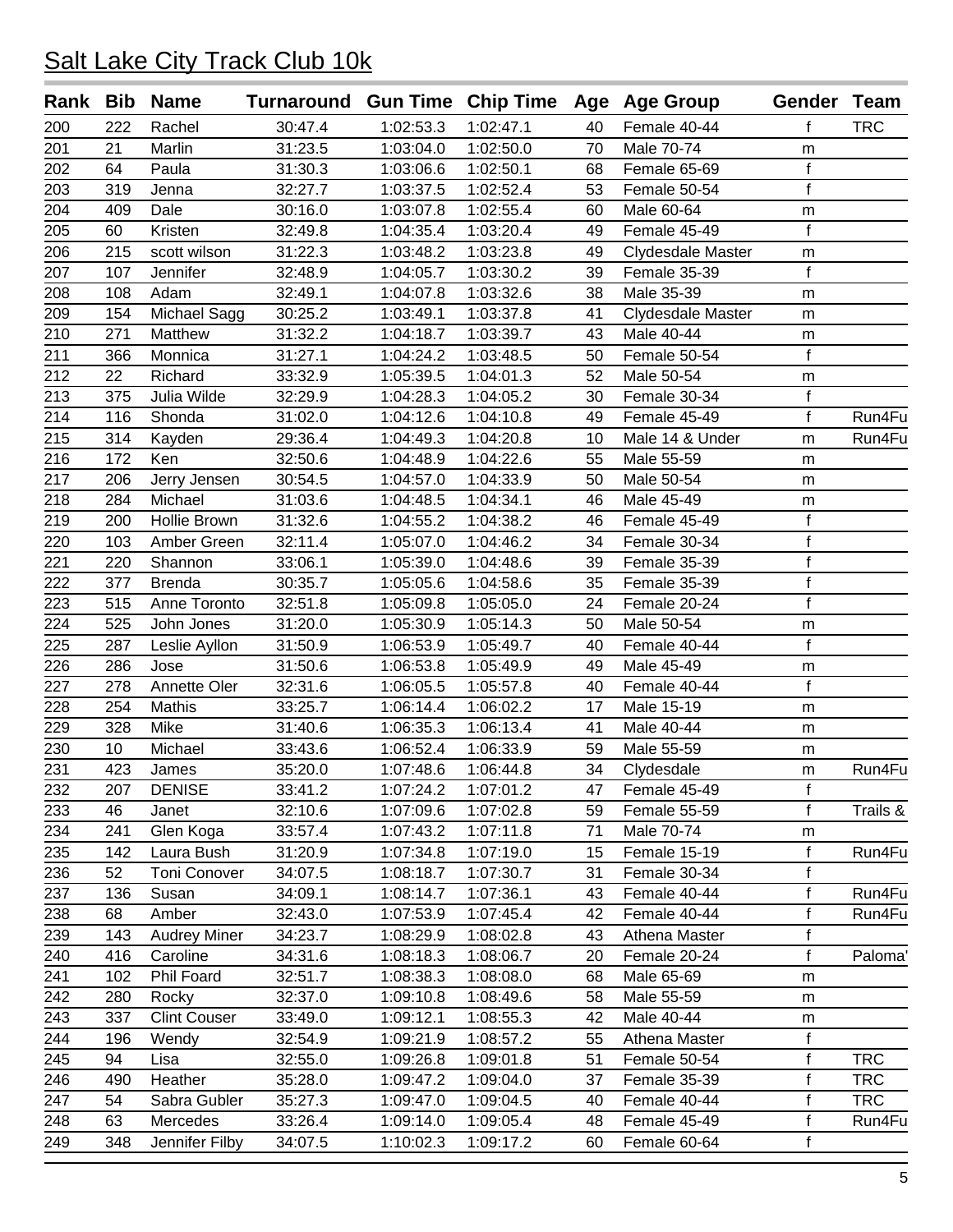| Rank | Bib            | <b>Name</b>         | Turnaround Gun Time Chip Time Age Age Group |                        |                        |          |                   | Gender Team          |            |
|------|----------------|---------------------|---------------------------------------------|------------------------|------------------------|----------|-------------------|----------------------|------------|
| 250  | 104            | Madeline            | 34:34.8                                     | 1:10:12.3              | 1:09:24.7              | 41       | Female 40-44      | f                    |            |
| 251  | 181            | Dean Osborn         | 34:32.4                                     | 1:09:56.1              | 1:09:25.6              | 69       | Male 65-69        | ${\sf m}$            |            |
| 252  | 97             | <b>Tim Hall</b>     | 32:47.9                                     | 1:09:44.2              | 1:09:25.6              | 44       | Male 40-44        | m                    |            |
| 253  | 20             | Veronica            | 34:37.1                                     | 1:10:25.9              | 1:09:54.2              | 46       | Athena Master     | $\mathsf{f}$         |            |
| 254  | 356            | Raquel              | 34:54.6                                     | 1:10:16.7              | 1:09:54.7              | 50       | Female 50-54      | $\mathsf f$          |            |
| 255  | 139            | Stella Blight       | 34:57.6                                     | 1:10:31.6              | 1:10:03.9              | 61       | Female 60-64      | f                    |            |
| 256  | 119            | <b>Tiane Allred</b> | 34:42.7                                     | 1:10:24.2              | 1:10:07.7              | 30       | Female 30-34      | f                    | <b>TRC</b> |
| 257  | 138            | Angela Curtis       | 34:42.4                                     | 1:10:24.2              | 1:10:08.0              | 40       | Female 40-44      | f                    | <b>TRC</b> |
| 258  | 88             | Andrew              | 34:48.3                                     | 1:10:54.0              | 1:10:11.8              | 57       | Clydesdale Master | m                    | Team       |
| 259  | 167            | Kaye Beeny          | 35:34.3                                     | 1:11:04.2              | 1:10:13.8              | 48       | Athena Master     | f                    | <b>TRC</b> |
| 260  | 230            | Taryn               | 36:05.5                                     | 1:10:46.0              | 1:10:13.9              | 43       | Athena Master     | f                    | Salt       |
| 261  | 135            | Polo                | 35:35.1                                     | 1:11:04.5              | 1:10:14.5              | 60       | Male 60-64        | m                    |            |
| 262  | 157            | Katie Faini         | 34:37.2                                     | 1:10:55.9              | 1:10:15.9              | 30       | Female 30-34      | $\mathsf f$          |            |
| 263  | 503            | Emma                | 37:32.9                                     | 1:10:50.2              | 1:10:25.7              | 22       | Athena            | $\mathsf{f}$         |            |
| 264  | 242            | Nathan              | 33:26.7                                     | 1:11:11.5              | 1:10:59.3              | 15       | Male 15-19        | m                    |            |
| 265  | 399            | Jacob               | 37:34.2                                     | 1:11:11.5              | 1:11:00.5              | 18       | Male 15-19        | m                    | Team       |
| 266  | 311            | <b>Judy Nelson</b>  | 36:11.9                                     | 1:11:55.8              | 1:11:09.1              | 67       | Female 65-69      | f                    |            |
| 267  | 90             | Wayne               | 35:16.9                                     | 1:12:02.4              | 1:11:12.4              | 63       | Male 60-64        | m                    |            |
| 268  | 3              | Jon Schwartz        | 34:15.9                                     | 1:11:32.2              | 1:11:20.5              | 49       | Clydesdale Master | m                    |            |
| 269  | 283            | Karen Hinkle        | 38:45.5                                     | 1:12:38.4              | 1:11:31.9              | 35       | Female 35-39      | f                    | Run4Fu     |
| 270  | 396            | Kinsey Griffin      | 35:57.4                                     | 1:12:15.0              | 1:11:53.6              | 24       | Athena            | f                    |            |
| 271  | 516            | Traci               | 35:31.8                                     | 1:12:33.9              | 1:12:01.0              | 43       | Female 40-44      | f                    |            |
| 272  | 176            | Camille Ollis       | 30:16.5                                     | 1:12:21.4              | 1:12:13.6              | 40       | Female 40-44      | f                    |            |
| 273  | 59             | Elisa Randle        | 35:04.1                                     | 1:12:41.8              | 1:12:39.6              | 39       | Female 35-39      | f                    | Run4Fu     |
| 274  | 232            | Kayla Schutz        | 35:17.7                                     | 1:13:12.3              | 1:12:43.4              | 31       | Athena            | f                    | Run4Fu     |
| 275  | 344            | Dana Tran           | 34:47.4                                     | 1:13:52.2              | 1:13:15.6              | 21       | Female $20-24$    | f                    |            |
| 276  | 346            | Xavier              | 34:46.5                                     | 1:13:52.3              | 1:13:16.1              | 20       | Male 20-24        | m                    |            |
| 277  | 385            | Charlie             | 36:55.7                                     | 1:14:29.5              | 1:13:40.6              | 45       | Male 45-49        | m                    | Run4Fu     |
| 278  | 456            | Micalynn            | 36:02.1                                     | 1:14:19.1              | 1:13:42.3              | 40       | Athena Master     | f                    |            |
| 279  | 43             | Penny               | 37:27.8                                     | 1:15:12.0              | 1:13:43.7              | 52       | Female 50-54      | f                    |            |
| 280  | 258            | Franny              | 36:23.5                                     | 1:14:33.0              | 1:13:45.4              | 36       | Female 35-39      | f                    |            |
| 281  | 384            | Jeni                | 36:56.4                                     | 1:14:29.3              | 1:13:52.2              | 37       | Female 35-39      | f                    | Run4Fu     |
| 282  | 218            | Natalie             | 35:16.3                                     | 1:14:14.4              | 1:14:03.6              | 43       | Female 40-44      |                      |            |
| 283  | $\overline{2}$ | Kirsten             | 35:15.1                                     | 1:14:14.1              | 1:14:03.6              | 50       | Female 50-54      | Ť.<br>$\overline{f}$ |            |
| 284  | 124            |                     | 36:22.5                                     | 1:14:50.5              |                        | 45       | Clydesdale Master |                      | Team       |
| 285  | 403            | Kenny<br>Pamela     | 36:12.9                                     | 1:15:08.9              | 1:14:06.9<br>1:14:37.3 | 58       | Female 55-59      | m<br>f               |            |
| 286  | 499            | Kelly Barland       | 36:43.1                                     | 1:15:15.3              | 1:14:41.4              | 39       | Female 35-39      | f                    | Salt       |
| 287  | 159            | Ann Kutterer        | 36:42.8                                     | 1:15:12.1              | 1:15:05.7              | 49       | Female 45-49      | f                    |            |
| 288  | 99             | <b>Chris Lewis</b>  | 37:41.6                                     |                        |                        |          | Male 65-69        |                      |            |
|      | 513            | Chris               | 36:29.5                                     | 1:16:09.8<br>1:15:56.0 | 1:15:20.0              | 66<br>38 | Clydesdale        | m                    |            |
| 289  |                |                     | 39:06.2                                     |                        | 1:15:42.7              | 32       | Female 30-34      | m<br>$\mathsf f$     |            |
| 290  | 419            | Sarah               |                                             | 1:17:03.5              | 1:16:08.5              | 55       |                   |                      | Run4Fu     |
| 291  | 110            | <b>Steve Patten</b> | 38:01.8                                     | 1:17:11.8              | 1:16:34.9              |          | Clydesdale Master | m<br>f               |            |
| 292  | 330            | Sheyla Holt         | 36:37.1                                     | 1:17:19.3              | 1:16:50.5              | 46       | Athena Master     |                      |            |
| 293  | 100            | Clay Carter         | 37:24.1                                     | 1:17:54.2              | 1:17:03.1              | 76       | Male $75+$        | m                    |            |
| 294  | 188            | Cassy               | 38:01.6                                     | 1:17:36.4              | 1:17:14.5              | 50       | Female 50-54      | $\mathsf f$          |            |
| 295  | 26             | James               | 38:00.1                                     | 1:18:02.6              | 1:17:33.2              | 77       | Male $75+$        | m                    |            |
| 296  | 39             | Carmen              | 36:32.7                                     | 1:18:24.9              | 1:17:52.6              | 48       | Female 45-49      | f                    | Salt       |
| 297  | 316            | Colene              | 37:38.4                                     | 1:18:33.8              | 1:18:04.3              | 50       | Athena Master     | $\mathsf f$          | Run4Fu     |
| 298  | 424            | Nancy Jones         | 38:24.9                                     | 1:18:47.7              | 1:18:32.1              | 53       | Female 50-54      | $\mathsf f$          |            |
| 299  | 155            | Rozanna             | 41:17.5                                     | 1:19:13.0              | 1:18:42.5              | 37       | Female 35-39      | f                    |            |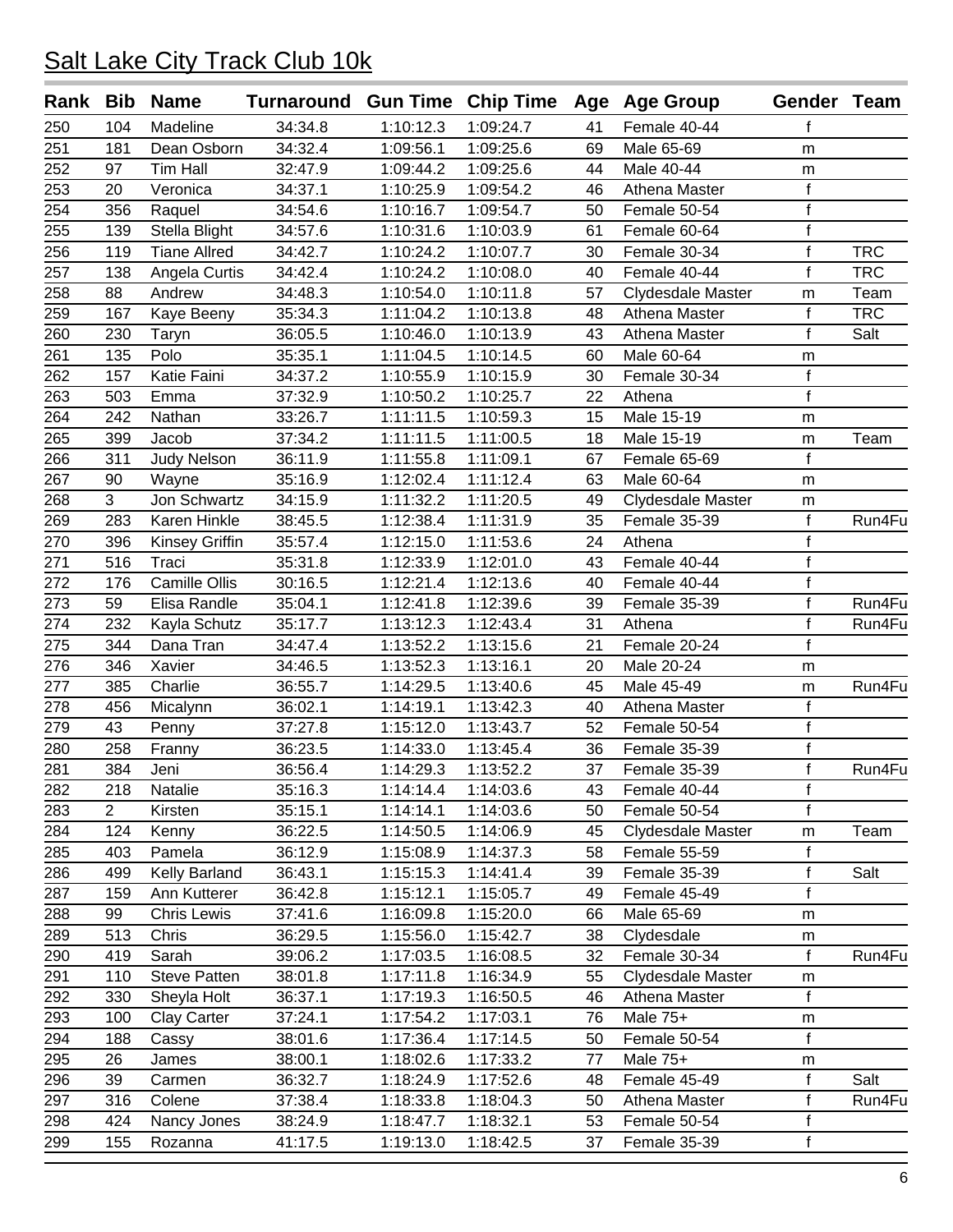|     |     | Rank Bib Name       | Turnaround Gun Time Chip Time Age Age Group |           |           |    |                   | Gender Team    |            |
|-----|-----|---------------------|---------------------------------------------|-----------|-----------|----|-------------------|----------------|------------|
| 300 | 252 | Casi                | 37:54.0                                     | 1:19:16.4 | 1:18:56.5 | 43 | Female 40-44      | f              |            |
| 301 | 120 | Shauna              | 39:02.8                                     | 1:19:38.1 | 1:19:02.0 | 49 | Female 45-49      | $\mathsf{f}$   | Team       |
| 302 | 514 | Jeremy              | 36:57.8                                     | 1:19:25.2 | 1:19:11.4 | 41 | Male 40-44        | m              |            |
| 303 | 221 | Larry Barnes        | 36:21.5                                     | 1:20:14.9 | 1:19:29.9 | 43 | Male 40-44        | m              |            |
| 304 | 256 | <b>Terri Kelly</b>  | 39:06.0                                     | 1:19:46.5 | 1:19:33.3 | 60 | Athena Master     | f              |            |
| 305 | 182 | Kristin             | 41:24.2                                     | 1:21:23.3 | 1:20:54.4 | 68 | Female 65-69      | $\overline{f}$ |            |
| 306 | 502 | <b>Brynn Slack</b>  | 38:49.4                                     | 1:21:04.0 | 1:21:00.1 | 28 | Female 25-29      | $\mathsf{f}$   |            |
| 307 | 508 | <b>Martin Tam</b>   | 40:36.3                                     | 1:21:42.6 | 1:21:12.8 | 39 | Male 35-39        | m              |            |
| 308 | 505 | Dhara Joshi         | 40:39.6                                     | 1:21:44.6 | 1:21:15.4 | 31 | Female 30-34      | f              |            |
| 309 | 507 | Reena Tam           | 40:39.2                                     | 1:21:44.6 | 1:21:15.4 | 32 | Female 30-34      | $\mathbf f$    |            |
| 310 | 158 | Alex Faini          | 41:11.1                                     | 1:22:21.0 | 1:21:23.6 | 30 | Male 30-34        | m              |            |
| 311 | 326 | <b>Kim Barrus</b>   | 41:22.1                                     | 1:23:09.7 | 1:22:18.2 | 43 | Athena Master     | f              |            |
| 312 | 288 | David Swan          | 43:34.1                                     | 1:23:36.9 | 1:23:04.1 | 57 | Male 55-59        | m              | <b>TRC</b> |
| 313 | 106 | Julie               | 40:55.6                                     | 1:23:32.9 | 1:23:10.9 | 44 | Female 40-44      | f              |            |
| 314 | 141 | Anny Gaviria        | 41:53.7                                     | 1:24:26.0 | 1:24:05.4 | 28 | Athena            | $\mathbf f$    | Run4Fu     |
| 315 | 156 | Samantha            | 41:53.3                                     | 1:24:25.9 | 1:24:09.6 | 33 | Female 30-34      | f              |            |
| 316 | 231 | Nancy Linky         | 43:12.7                                     | 1:25:01.3 | 1:24:34.6 | 72 | Female 70-74      | $\mathsf{f}$   | Salt       |
| 317 | 126 | Thu Lam             | 42:00.5                                     | 1:25:12.0 | 1:25:01.4 | 57 | Female 55-59      | $\mathsf f$    | Team       |
| 318 | 398 | Alyson              | 42:03.2                                     | 1:25:11.4 | 1:25:01.6 | 48 | Female 45-49      | f              | Team       |
| 319 | 318 | Spencer             | 37:43.4                                     | 1:25:46.2 | 1:25:08.0 | 9  | Male 14 & Under   | m              |            |
| 320 | 234 | Nathan              | 37:42.7                                     | 1:25:46.6 | 1:25:08.9 | 43 | Male 40-44        | m              |            |
| 321 | 299 | Susan Hall          | 41:33.1                                     | 1:26:40.2 | 1:25:53.0 | 54 | Athena Master     | $\mathsf f$    |            |
| 322 | 175 | Cherran Zullo       | 43:35.2                                     | 1:26:34.5 | 1:25:53.1 | 62 | Female 60-64      | $\mathsf{f}$   |            |
| 323 | 212 | <b>Katie Digs</b>   | 40:29.1                                     | 1:26:28.3 | 1:25:54.8 | 38 | Female 35-39      | f              | Run4Fu     |
| 324 | 76  | Kathryn             | 43:36.6                                     | 1:26:38.0 | 1:26:11.5 | 67 | Female 65-69      | f              |            |
| 325 | 340 | Rebecca             | 43:02.4                                     | 1:26:56.9 | 1:26:12.5 | 42 | Female 40-44      | $\mathsf{f}$   |            |
| 326 | 370 | Lisa Hancock        | 42:27.6                                     | 1:26:46.6 | 1:26:24.2 | 47 | Female 45-49      | $\mathsf f$    |            |
| 327 | 407 | Janet               | 43:41.5                                     | 1:28:36.7 | 1:27:40.0 | 36 | Athena            | $\mathsf{f}$   |            |
| 328 | 408 | Kassandra           | 43:38.7                                     | 1:28:36.7 | 1:27:41.2 | 15 | Female 15-19      | $\mathbf f$    |            |
| 329 | 304 | <b>Brent Taylor</b> | 42:30.4                                     | 1:28:55.9 | 1:28:26.9 | 51 | Clydesdale Master | m              | Run4Fu     |
| 330 | 35  | Dawna               | 44:23.1                                     | 1:29:25.1 | 1:28:59.8 | 64 | Female 60-64      | f              | Salt       |
| 331 | 32  | Linda Dalton        | 44:24.1                                     | 1:29:29.6 | 1:29:03.9 | 67 | Female 65-69      | f              | Salt       |
| 332 | 365 | Denise              | 46:21.1                                     | 1:30:15.0 | 1:29:23.7 | 57 | Female 55-59      | f              |            |
| 333 | 414 | Danielle            | 45:27.3                                     | 1:32:48.6 | 1:32:37.1 | 28 | Female 25-29      | $\mathsf{f}$   | Paloma'    |
| 334 | 413 | <b>Bailey</b>       | 45:26.8                                     | 1:32:49.6 | 1:32:38.5 | 27 | Female 25-29      | f              |            |
| 335 | 464 | Chelsie             | 45:26.8                                     | 1:32:50.1 | 1:32:38.8 | 30 | Athena            | $\mathsf f$    |            |
| 336 | 169 | Laura Pereira       | 47:34.1                                     | 1:34:56.4 | 1:34:02.7 | 58 | Athena Master     | f              |            |
| 337 | 13  | Felicia Okoro       | 45:44.8                                     | 1:34:46.9 | 1:34:36.4 | 40 | Athena Master     | f              |            |
| 338 | 325 | Karlie              | 46:24.4                                     | 1:37:25.2 | 1:36:41.3 | 26 | Female 25-29      | $\mathsf{f}$   |            |
| 339 | 496 | Harmeek             | 50:18.9                                     | 1:39:31.8 | 1:38:36.1 | 34 | Male 30-34        | m              |            |
| 340 | 127 | Carrie Boyer        | 50:20.7                                     | 1:39:31.5 | 1:38:37.6 | 49 | Athena Master     | f              | Run4Fu     |
| 341 | 521 | Shanna              | 51:57.3                                     | 1:41:35.7 | 1:40:55.4 | 26 | Female 25-29      | f              |            |
| 342 | 526 | Dyanna              | 51:57.4                                     | 1:41:40.3 | 1:40:59.9 | 29 | Female 25-29      | $\mathsf{f}$   |            |
| 343 | 520 | Jonathan            | 51:57.3                                     | 1:41:40.6 | 1:41:00.4 | 26 | Male 25-29        | m              |            |
| 344 | 44  | Lisa Widmer         | 51:47.0                                     | 1:43:55.6 | 1:42:19.6 | 41 | Athena Master     | $\mathsf f$    |            |
| 345 | 29  | George              | 52:49.8                                     | 1:46:16.5 | 1:45:31.2 | 50 | Male 50-54        | m              |            |
| 346 | 30  | Carol               | 52:49.3                                     | 1:46:16.6 | 1:45:31.7 | 54 | Female 50-54      | f              |            |
| 347 | 123 | Curtis              | 58:57.5                                     | 1:59:46.0 | 1:58:53.5 | 59 | Clydesdale Master | m              | <b>TRC</b> |
| 348 | 277 | Shiloah             | 1:05:52.4                                   | 2:12:07.0 | 2:11:14.1 | 45 | Athena Master     | f              |            |
| 349 | 125 | Hilerie             | 1:05:52.0                                   | 2:12:07.0 | 2:11:28.8 | 45 | Female 45-49      | f              | Team       |
|     |     |                     |                                             |           |           |    |                   |                |            |